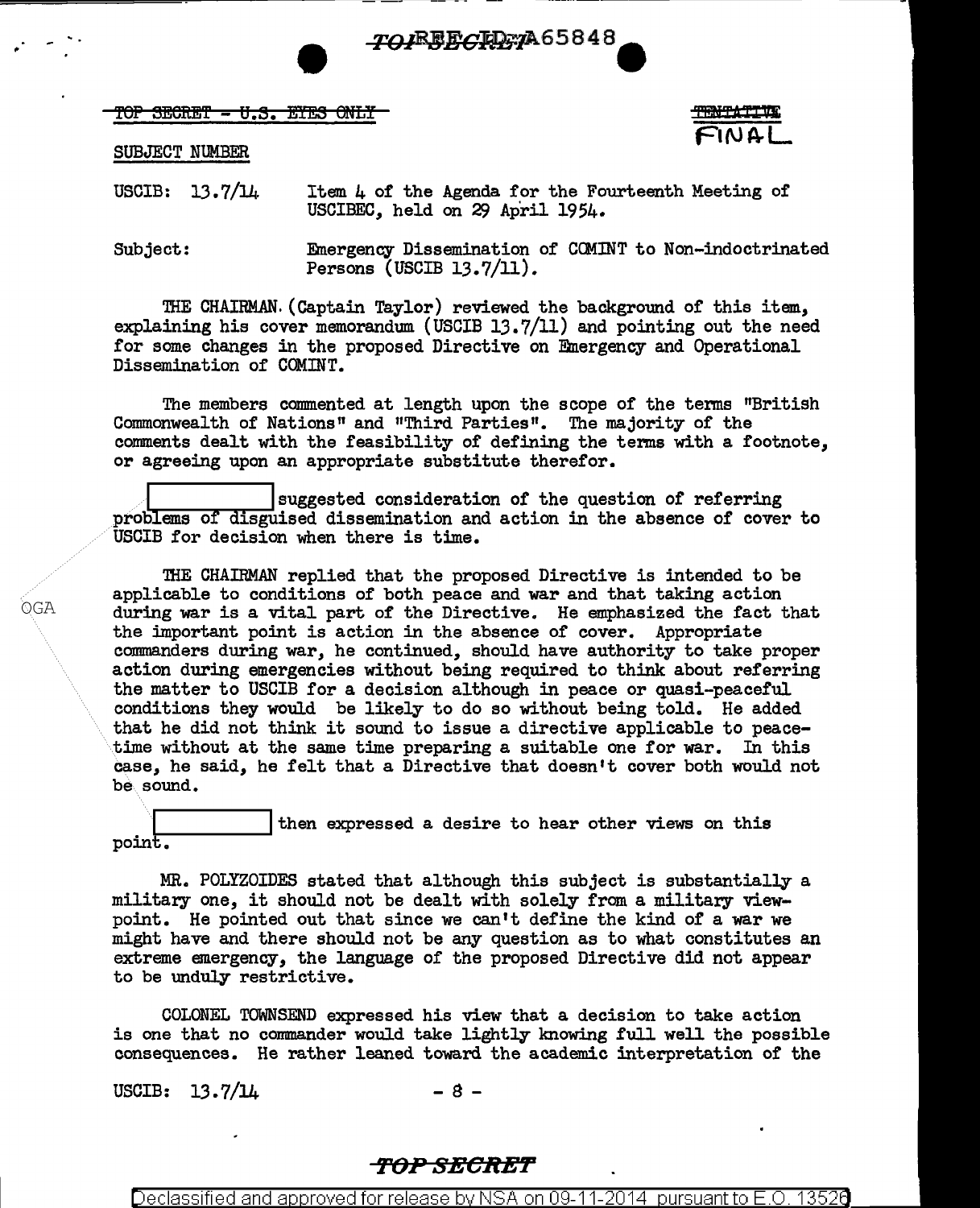

#### USCIB: 13.7/14

word "emergency" and felt that the Directive should not be written in such a manner that the commander, during an emergency, would be required to think about referring the matter to USCIB for decision before taking action.

*rof SECRET* ... 465848

MR. KEAY said that he would like to associate himself with Captain Taylor's and Colonel Townsend's views.

MR. POLYZOIDES pointed out that the Directive did not require the commander to come to USCIB for a decision if he felt there was not sufficient time to obtain such a decision.

CAPTAIN AGNEW expressed the view that the proposed Directive was unnecessarily complicated and could be best expressed in several short Directives rather than one long Directive attempting to cover several different conditions and circumstances.

On the question of whether or not the proposed Directive could be made less complicated, the CHAIRMAN explained that the requirements of Appendix "B" are a complicating factor and illustrated his point by exhibiting and describing a draft proposal he had drawn up himself in an attempt to simplify the problem. He said he found it necessarily complicated by Appendix  $"B"$ . The general idea of his proposal, he explained, is that the recipient of a particular Category of COMINT would have the experience, knowledge and background information to use it appropriately otherwise he shouldn't be given it. The names of individuals in Washington and commands previously approved by USCIB as requiring the COM.INT in question and who might be expected to perceive emergencies requiring action would be kept on file. Changes would have to be notified to USCIB and actions taken in the absence of cover or to disguise COMINT would have to be reported to USCIB which could then exercise corrective surveillance. · Otherwise a free hand within the limitations of Appendix "B" would be permitted in his proposals.

The ensuing discussion indicated a difference of opinion amongst the members regarding these proposals. Some felt that the proposed Directive could not be simplified and adoption of the Chairman's views could result in action being taken by a recipient who would not have access to all of the information he would need to arrive at the proper conclusion. Others believed that further study of both proposals would be worthwhile. Further discussion concluded with the consensus that there was general agreement but the matter should be referred to INTCOM for clarification and changes in accordance with the discussion at this meeting. The views of each member would be passed on to his INTCOM representative for resolution of differences; the rewritten version then to be forwarded to USCIBEC members for vote sheet action

USCIB:  $13.7/14$  -9 -

#### **f'OP SBCR'E'I'**